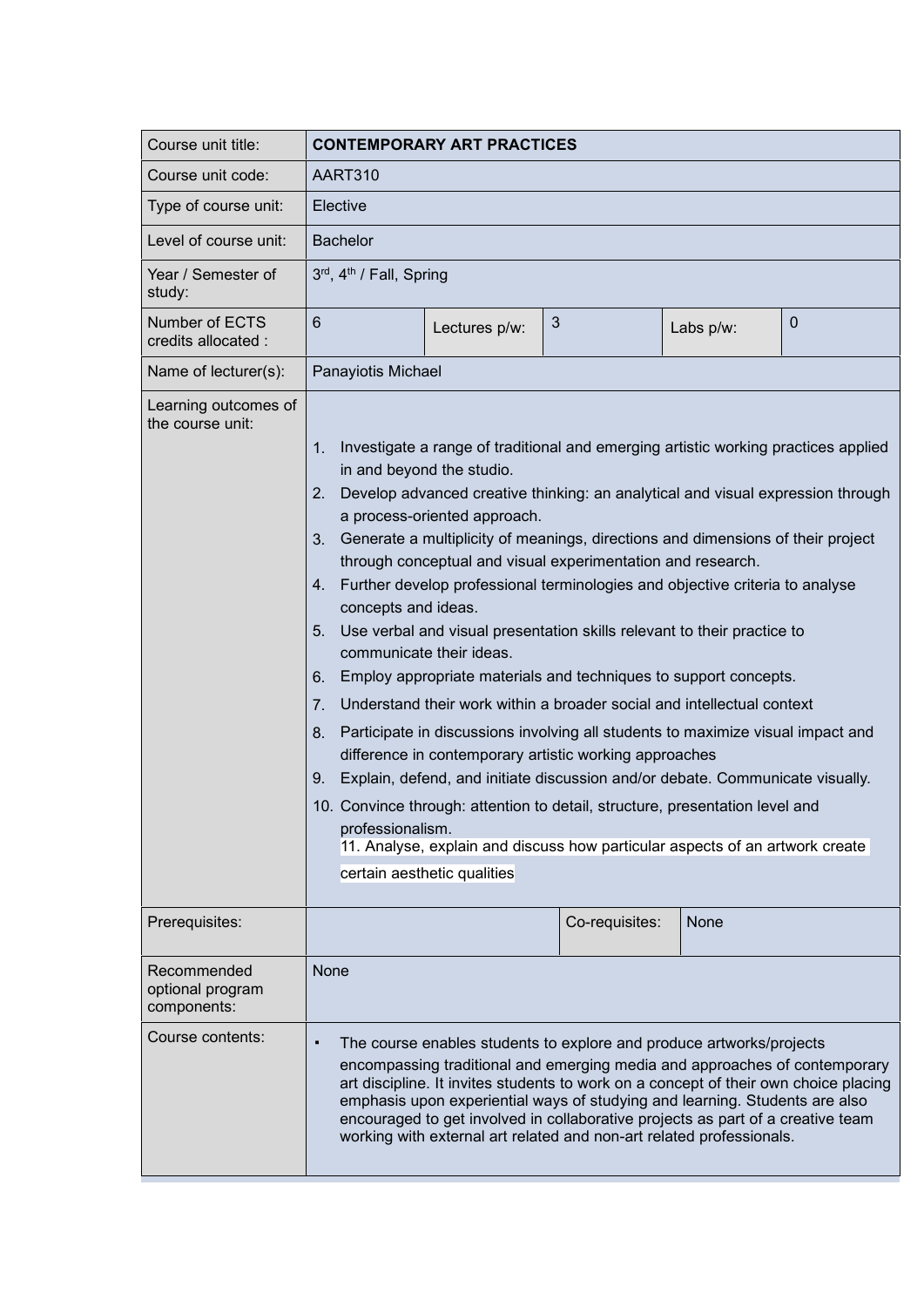| Recommended<br>and/or required<br>reading:              |                                                                                                                                                                                                                                                                                                                                                                                                                                                                                                                                                                                                                                                                                                                  |  |  |  |
|---------------------------------------------------------|------------------------------------------------------------------------------------------------------------------------------------------------------------------------------------------------------------------------------------------------------------------------------------------------------------------------------------------------------------------------------------------------------------------------------------------------------------------------------------------------------------------------------------------------------------------------------------------------------------------------------------------------------------------------------------------------------------------|--|--|--|
| Textbooks:                                              |                                                                                                                                                                                                                                                                                                                                                                                                                                                                                                                                                                                                                                                                                                                  |  |  |  |
| References:                                             | Fresh Cream, Phaidon, 2000<br>$\blacksquare$                                                                                                                                                                                                                                                                                                                                                                                                                                                                                                                                                                                                                                                                     |  |  |  |
|                                                         | Vitamin P, New perspectives in Painting, Phaidon 2002<br>$\blacksquare$                                                                                                                                                                                                                                                                                                                                                                                                                                                                                                                                                                                                                                          |  |  |  |
|                                                         | Cream 3, Phaidon 2003<br>٠                                                                                                                                                                                                                                                                                                                                                                                                                                                                                                                                                                                                                                                                                       |  |  |  |
|                                                         | Nicolas de Oliveira, Nicola Oxley, Michael Petry, Installation in The New<br>Millennium, Thames & Hudson 2003                                                                                                                                                                                                                                                                                                                                                                                                                                                                                                                                                                                                    |  |  |  |
|                                                         | Ice Cream, Phaidon, 2004<br>٠                                                                                                                                                                                                                                                                                                                                                                                                                                                                                                                                                                                                                                                                                    |  |  |  |
|                                                         | Uta Grosenick (ed), Art Now vol 2, Taschen 2005<br>٠                                                                                                                                                                                                                                                                                                                                                                                                                                                                                                                                                                                                                                                             |  |  |  |
|                                                         | Judith Collins, Sculpture Today, Phaidon 2007<br>$\blacksquare$                                                                                                                                                                                                                                                                                                                                                                                                                                                                                                                                                                                                                                                  |  |  |  |
|                                                         | Hans Werner Holzwarth (ed), Art Now vol 3, Taschen 2008<br>٠                                                                                                                                                                                                                                                                                                                                                                                                                                                                                                                                                                                                                                                     |  |  |  |
|                                                         | Saatchi Gallery, Abstract America: New Painting, Rizzoli New York 2009<br>٠                                                                                                                                                                                                                                                                                                                                                                                                                                                                                                                                                                                                                                      |  |  |  |
|                                                         | Cornelia Butler, Catherine de Zegher, On Line. Drawing through the twentieth<br>٠<br>Century, MoMA 2010                                                                                                                                                                                                                                                                                                                                                                                                                                                                                                                                                                                                          |  |  |  |
|                                                         | Defining Contemporary Art - 25 Years in 200 Pivotal Artworks, Phaidon 2011,<br>٠<br>Phaidon, 2004                                                                                                                                                                                                                                                                                                                                                                                                                                                                                                                                                                                                                |  |  |  |
|                                                         | Uta Grosenick (ed), Art Now vol 2, Taschen 2005<br>٠                                                                                                                                                                                                                                                                                                                                                                                                                                                                                                                                                                                                                                                             |  |  |  |
|                                                         | Judith Collins, Sculpture Today, Phaidon 2007<br>٠                                                                                                                                                                                                                                                                                                                                                                                                                                                                                                                                                                                                                                                               |  |  |  |
|                                                         | Hans Werner Holzwarth (ed), Art Now vol 3, Taschen 2008                                                                                                                                                                                                                                                                                                                                                                                                                                                                                                                                                                                                                                                          |  |  |  |
|                                                         | Cornelia Butler, Catherine de Zegher, On Line. Drawing through the twentieth<br>Century, MoMA 2010                                                                                                                                                                                                                                                                                                                                                                                                                                                                                                                                                                                                               |  |  |  |
|                                                         | Defining Contemporary Art - 25 Years in 200 Pivotal Artworks, Phaidon 2011<br>$\blacksquare$                                                                                                                                                                                                                                                                                                                                                                                                                                                                                                                                                                                                                     |  |  |  |
| Planned learning<br>activities and teaching<br>methods: | The course is delivered through a series of illustrated lectures and visual<br>presentations on Art and Design. Extensive project briefing, class discussions,<br>workshops, and presentations by visiting lecturers will introduce students to current<br>fine art processes in various forms, and current debates and issues within<br>contemporary fine art practice. Interim and formal group critiques of students'<br>practical work, personal research, development and presentation of work in<br>progress, allow for constructive criticism and examination of class progress. In<br>addition, students have access to personal tutorials which become an integral part<br>of the teaching methodology. |  |  |  |